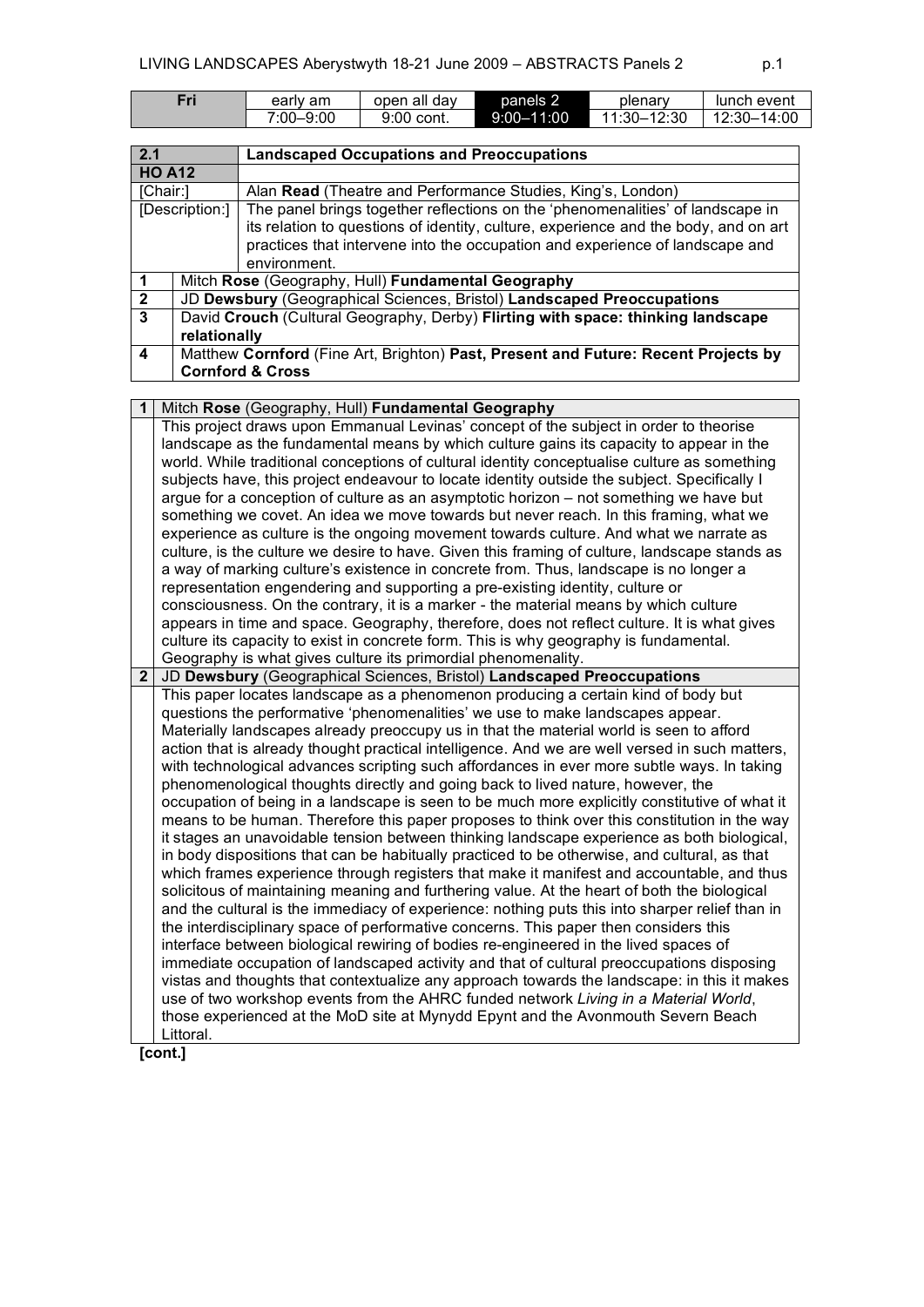| 2.1 | Landscaped Occupations and Preoccupations |
|-----|-------------------------------------------|
|-----|-------------------------------------------|

| ont | I |
|-----|---|
|-----|---|

| 3                       | David Crouch (Cultural Geography, Derby) Flirting with space: thinking landscape<br>relationally                                                                                                                                                                                                                                                                                                                                                                                                                                                                                                                                                                                                                                                                                                                                                                                                                                                                                                                                                                                                                                                                                                                                                                                                                                                                                                                                                                                                                                                                                                                                                                                        |
|-------------------------|-----------------------------------------------------------------------------------------------------------------------------------------------------------------------------------------------------------------------------------------------------------------------------------------------------------------------------------------------------------------------------------------------------------------------------------------------------------------------------------------------------------------------------------------------------------------------------------------------------------------------------------------------------------------------------------------------------------------------------------------------------------------------------------------------------------------------------------------------------------------------------------------------------------------------------------------------------------------------------------------------------------------------------------------------------------------------------------------------------------------------------------------------------------------------------------------------------------------------------------------------------------------------------------------------------------------------------------------------------------------------------------------------------------------------------------------------------------------------------------------------------------------------------------------------------------------------------------------------------------------------------------------------------------------------------------------|
|                         | For over a decade landscape has been exemplary of the critical debates between<br>representational and so-called non-representational theories affecting cultural geographies.<br>At the same time discussions concerning mobility contest the familiar emphasis upon the<br>habitual and situated character of landscape and its role in the work of representations.<br>This paper offers a contribution to the growing awareness of a need to try and engage<br>these debates surrounding landscape across geographical, anthropological, cultural and art<br>theory amongst others. It considers different debates on landscape through the notion of<br>spacing particularly in terms of how we understand artwork and representation, insistently<br>in relation to practice in a broader discussion on other fields of practice and inflecting<br>mobility. Landscape is considered as the expressive-poetics of spacing in a way that makes<br>possible a dynamic relationality between representations and practices both situated and<br>mobile.                                                                                                                                                                                                                                                                                                                                                                                                                                                                                                                                                                                                                              |
| $\overline{\mathbf{4}}$ | Matthew Cornford (Fine Art, Brighton) Past, Present and Future: Recent Projects by<br><b>Cornford &amp; Cross</b>                                                                                                                                                                                                                                                                                                                                                                                                                                                                                                                                                                                                                                                                                                                                                                                                                                                                                                                                                                                                                                                                                                                                                                                                                                                                                                                                                                                                                                                                                                                                                                       |
|                         | My art practice is collaborative I work with David Cross whom I met whilst studying at St<br>Martin's School of Art, London in 1986. Since then as Cornford & Cross we have been<br>included in exhibitions at the ICA, Photographers Gallery and South London Gallery and<br>realized a range of projects in England, Europe and the United States.<br>Each of our projects engages with its context, which includes the physical site, the social<br>situation and historical moment. As our interventions are often large in scale, and disruptive<br>to the flow of everyday life, realising them demands intensive interaction with the<br>organisations and people who occupy places and influence events. Yet far from making<br>observations from an oppositional viewpoint, we aim to encourage a 'reflective scepticism'<br>towards individual actions and their collective results. As well as the visible artwork, the<br>project outcomes include exchanged attitudes between our selves, the people we work with<br>and hopefully those who respond as our audience.<br>A number of our recent projects including The Once and Future King (2008 -<br>www.meadowarts.org/meadowgallery-sh.html) and The Lion and the Unicorn (2008 -<br>www.wolverhamptonart.org.uk/wolves/exhibitions/003713.html); are concerned with our<br>past, present and future relationships with, the environment, fossil fuels (coal, gas and oil)<br>and the everyday. The visual presentation for 'Living Landscapes' will detail the context,<br>research methods and theories that inform our practice, the challenges and logistics' of the<br>works realization and the public response. |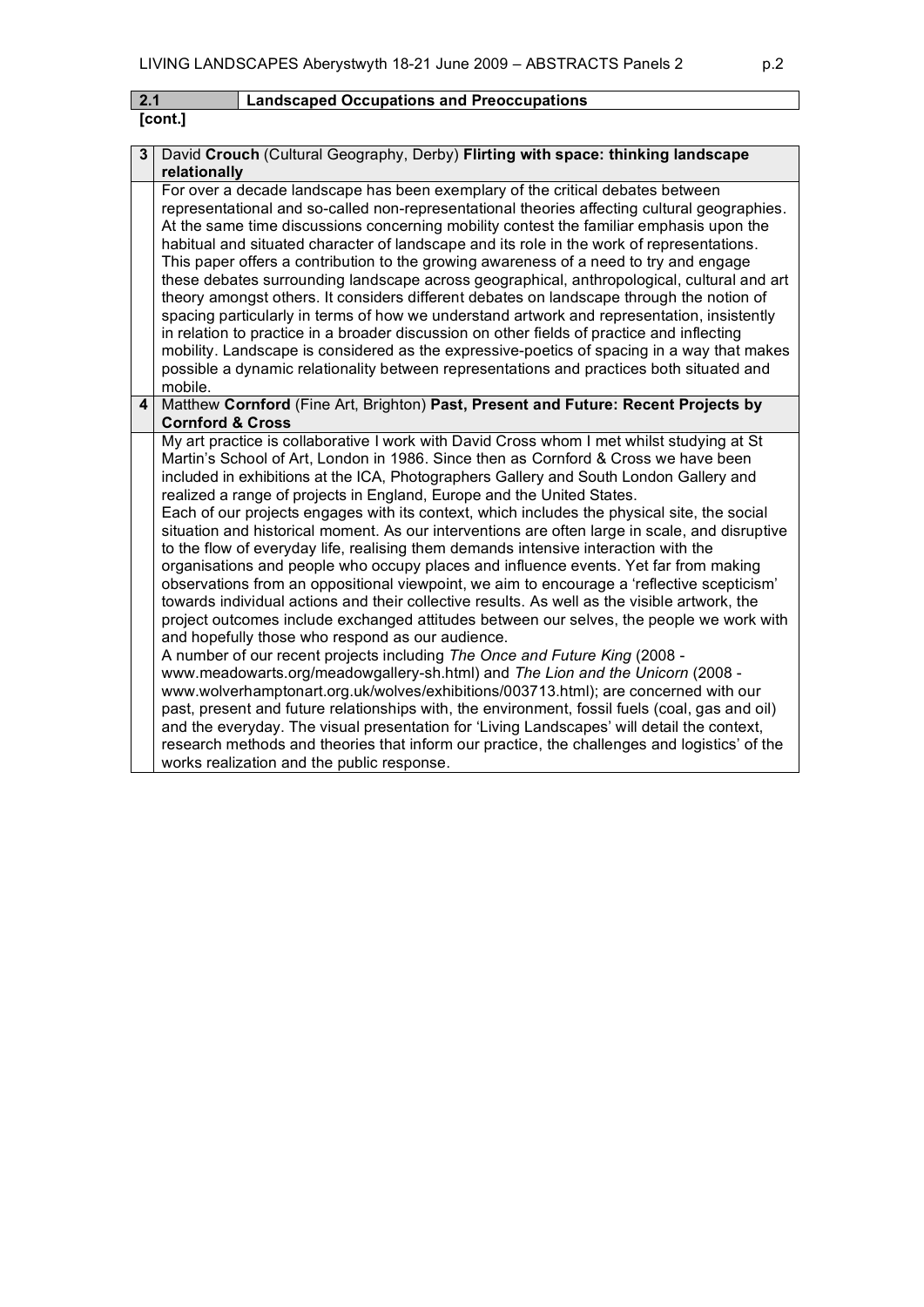| Fri | early am  | open all dav | panels 2       | plenary     | lunch event        |
|-----|-----------|--------------|----------------|-------------|--------------------|
|     | 7:00-9:00 | 9:00 cont.   | $9:00 - 11:00$ | 11:30-12:30 | 14:00<br>$12:30-.$ |

| 2.2            |                | <b>Gardens</b>                                                                                   |
|----------------|----------------|--------------------------------------------------------------------------------------------------|
|                | <b>HO A14</b>  |                                                                                                  |
|                | [Chair:]       | Andrew Filmer (Theatre, Film and Television, Aberystwyth)                                        |
|                | [Description:] | The panel addresses our engagement with the landscape of the garden as a                         |
|                |                | space to live in, work on, visit, imagine and enact. Papers discuss written,                     |
|                |                | photographic and performative engagements with domestic, public and artificial                   |
|                |                | gardens.                                                                                         |
| $\mathbf 1$    |                | Mark Bhatti, Paul Stenner (Applied Social Science, Brighton); Andrew Church, Amanda              |
|                |                | Claremont (Geography, Brighton) Experiencing and expressing the garden                           |
|                |                | landscape: lay narratives of domestic gardens                                                    |
| $\mathbf 2$    |                | Mark Bhatti (Applied Social Science, Brighton) re/Imagining the Garden                           |
| 3              |                | Phil Smith (Theatre, Plymouth) Gardens Always Mean Something Else                                |
| 4              |                | Minty Donald (Theatre, Glasgow) The Garden Project (working title)                               |
|                |                |                                                                                                  |
| 1              |                | Mark Bhatti, Paul Stenner (Applied Social Science, Brighton); Andrew Church, Amanda              |
|                |                | Claremont (Geography, Brighton) Experiencing and expressing the garden landscape:                |
|                |                | lay narratives of domestic gardens                                                               |
|                |                | The AHRC Landscape and Environment Programme project entitled Writing the landscape              |
|                |                | of everyday life: lay narratives of domestic gardens was based upon data from the Mass           |
|                |                | Observation Archive (MOA). We use the narratives from MOA to explore how the ordinary            |
|                |                | people that have contributed to this archive write about the experience of living, working       |
|                |                | and imagining the landscape of the domestic garden. The contradictions and paradoxes of          |
|                |                | everyday life as enchanting, transformative and oppressive are revealed in the emotions          |
|                |                | and meanings attached to the garden. The desire to own, possess and privatise domestic           |
|                |                | space is challenged by the range of intrusions into the garden landscape and the                 |
|                |                | elusiveness of everyday life. This paper analyses some of the different ways in which these      |
|                |                | lay writers describe their garden landscapes and gardening experiences and activities into       |
|                |                | four distinct modes of occupation. The naturalistic mode is occupied with the garden as          |
|                |                | expressive of 'nature'; the nostalgic mode is occupied with memory, self-reflection and          |
|                |                | reverie; the pragmatic mode concerns the more or less effortful activities that constitute the   |
|                |                | routine practices of gardening; and the mimetic mode is occupied with the interpersonal          |
|                |                | dynamics and processes of human social activity. It is hoped that this analysis lends some       |
|                |                | empirical substance to recent theoretical and philosophical speculations about why the           |
|                |                | home garden appears to be so significant to so many people.                                      |
| 2 <sub>1</sub> |                | Mark Bhatti (Applied Social Science, Brighton) re/Imagining the Garden                           |
|                |                | Britain is often portrayed as 'a nation of gardeners' - it is the most popular national pastime. |
|                |                | In the summer months two-thirds of adults in the UK are regular gardeners. In rural and          |
|                |                | urban areas gardens attached to dwellings are a significant, 'everyday' element in a range       |
|                |                | of landscapes, spaces and terrains. When gardening people shape and co-create their              |
|                |                | everyday landscape literally, through 'mixing with the earth'. This Photo-Essay uses             |
|                |                | material from the Mass Observation Archive (MOA) to consider, document and make                  |
|                |                | suggestions about the meanings of domestic gardens. How people write about and Re-               |
|                |                | Imagine their own gardens gives valuable insights into the relationships people have with        |
|                |                | one of their closest and most intimate environments. The essay offers snapshots of               |
|                |                | domestic gardens all over Britain, with photos, text and puzzles to help make sense of why       |
|                |                | gardens are such beloved spots in both the imagination and at home in our everyday lives.        |
|                |                | This rich material offers a rare opportunity for research into how landscapes are narrated by    |
|                |                | lay or 'ordinary' people. The MOA material also reveals how those narratives, and the            |
|                |                | landscapes that inspire them, change during the life course, how people remember their           |
|                |                | gardens, and what they remember: why does the garden feature recurrently as a special            |
|                |                | place in the memories of so many people? We will be focusing on the research themes of           |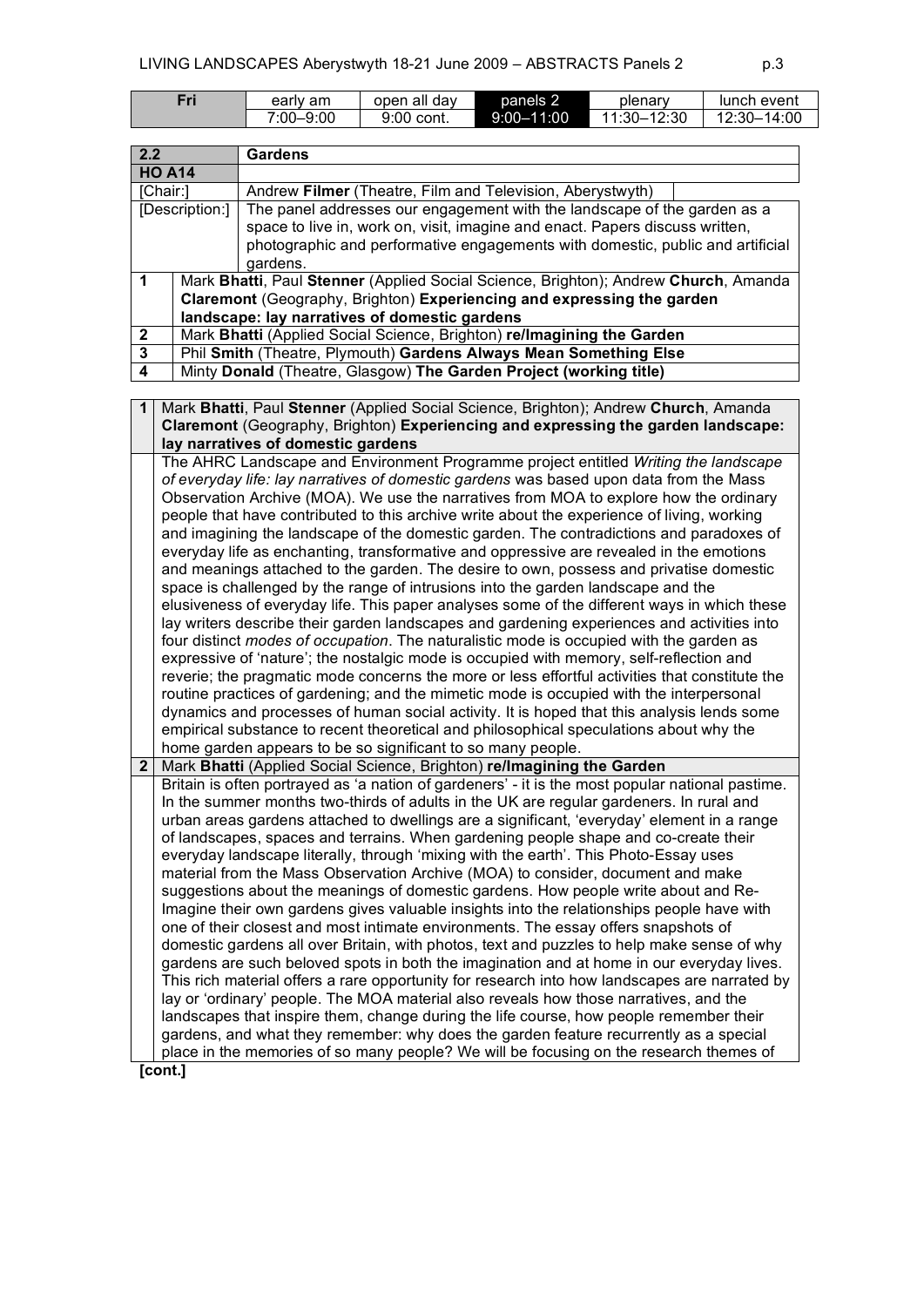|                          | LIVING LANDSCAPES Aberystwyth 18-21 June 2009 - ABSTRACTS Panels 2                                                                                                                                                                                                                                                                                                                                                                                                                                                                                                                                                                                                                                                                                                                                                                                                                                                                                                                                                                                                                                                                                                                                                                                                                                                                                                                                                                                                                                                                                                                                                                                                                                                                                                                                                      | p.4 |
|--------------------------|-------------------------------------------------------------------------------------------------------------------------------------------------------------------------------------------------------------------------------------------------------------------------------------------------------------------------------------------------------------------------------------------------------------------------------------------------------------------------------------------------------------------------------------------------------------------------------------------------------------------------------------------------------------------------------------------------------------------------------------------------------------------------------------------------------------------------------------------------------------------------------------------------------------------------------------------------------------------------------------------------------------------------------------------------------------------------------------------------------------------------------------------------------------------------------------------------------------------------------------------------------------------------------------------------------------------------------------------------------------------------------------------------------------------------------------------------------------------------------------------------------------------------------------------------------------------------------------------------------------------------------------------------------------------------------------------------------------------------------------------------------------------------------------------------------------------------|-----|
| 2.2                      | <b>Gardens</b>                                                                                                                                                                                                                                                                                                                                                                                                                                                                                                                                                                                                                                                                                                                                                                                                                                                                                                                                                                                                                                                                                                                                                                                                                                                                                                                                                                                                                                                                                                                                                                                                                                                                                                                                                                                                          |     |
| [cont.]                  |                                                                                                                                                                                                                                                                                                                                                                                                                                                                                                                                                                                                                                                                                                                                                                                                                                                                                                                                                                                                                                                                                                                                                                                                                                                                                                                                                                                                                                                                                                                                                                                                                                                                                                                                                                                                                         |     |
| their gardens?           | time and memory, and embodiment and ageing, emotional attachment and belonging, and<br>gendered home- and place-making. The essay takes viewers into other people's gardens.<br>Where are the people in these gardens? Who made them? Do we need gardens for<br>contented, sustainable urban living? Does what people say about their gardens change<br>how we view them? Is there a difference in how men and women write about and work in<br>This photo-essay is a part of the AHRC Landscape and Environment Programme project<br>entitled Writing the landscape of everyday life: lay narratives of domestic gardens.                                                                                                                                                                                                                                                                                                                                                                                                                                                                                                                                                                                                                                                                                                                                                                                                                                                                                                                                                                                                                                                                                                                                                                                              |     |
| 3                        | Phil Smith (Theatre, Plymouth) Gardens Always Mean Something Else                                                                                                                                                                                                                                                                                                                                                                                                                                                                                                                                                                                                                                                                                                                                                                                                                                                                                                                                                                                                                                                                                                                                                                                                                                                                                                                                                                                                                                                                                                                                                                                                                                                                                                                                                       |     |
|                          | Research by the National Trust into visitor behaviour has revealed that a majority of return<br>visits to their larger properties involve a visit to the gardens of these properties, but not the<br>house toured on the first visit. Questionnaires suggest that many visitors regard the<br>buildings as the 'working' part of their visit and the gardens as relaxation, 'realisation',<br>reward and subjectivisation.<br>Taking this as a starting point I want to examine a particular relationship of a garden to a<br>house, and its telling and experiencing, at one National Trust Property: the sixteen sided,<br>eighteenth century house and its grounds at A la Ronde, near Exmouth, Devon, UK.<br>I will examine the original intentions for the gardens - a micro-rural scene with hay meadow,<br>sheep flock and cow, possibly a camouflage for the continental European model for, and<br>the eschatalogical symbolism of, the house. I will look at the various developments of the<br>garden - source of free fruit for Exeter's poor, a tamed 'lawn', the very recent return to<br>meadow with consequences for the uses of the gardens and the impact on a newly<br>returned wildlife and the preparations for the opening up to the public of a very private<br>garden made by a previous site manager's partner.<br>The paper is framed by an ongoing series of performances at A la Ronde, challenging the<br>conventional narratives of the property with alternative, sometimes extreme histories,<br>autobiographical 'guiding' and a sensual visiting; the first in 2007, the second this year (with<br>Simon Persighetti) and the third due to be made on the final day of the Living Landscapes<br>conference. The paper will be coloured by this and will include performative elements |     |
|                          | related to the three performances.                                                                                                                                                                                                                                                                                                                                                                                                                                                                                                                                                                                                                                                                                                                                                                                                                                                                                                                                                                                                                                                                                                                                                                                                                                                                                                                                                                                                                                                                                                                                                                                                                                                                                                                                                                                      |     |
| 4<br>in early June 2008. | Minty Donald (Theatre, Glasgow) The Garden Project (working title)<br>Using audio-visual material, the presentation will describe and reflect on the development,<br>realisation and reception of The Garden Project (working title), a performance piece which<br>will take place in an 'authentic' garden created in a conventional theatre space in Glasgow<br>The Garden Project is a collaboration between performer Adrian Howells, currently AHRC<br>Fellow in the Creative and Performing Arts at the Department of Theatre, Film and<br>Television Studies, University of Glasgow, and Minty Donald, artist, scenographer and<br>lecturer in Theatre Studies.<br>The Garden Project marks the culmination of Howells' three-year programme of practice-<br>led research, which has explored questions around intimacy and risk in the context of<br>confessional one-to-one, solo performance practice. The research investigates the process<br>by which specific sites can be recreated in other sites, and the potential affect of such<br>recreation on the sense of intimacy.<br>The choice of garden as <i>mise en scene</i> for Howell's performance – stemming from his<br>interest in the spaces and places of confession and contemplation - offers rich opportunities<br>for the consideration of relationships between 'landscape' and 'performance'.<br>Although in the initial stages of its development, it is anticipated that The Garden Project<br>might explore questions and topics including: the affects of gardens; the garden as<br>conducive to contemplation and meditation; the garden as sacred site; gardens and 'the<br>real/artificial', natural/cultivated'; the garden as microcosm; the garden as utopia; the                                                                |     |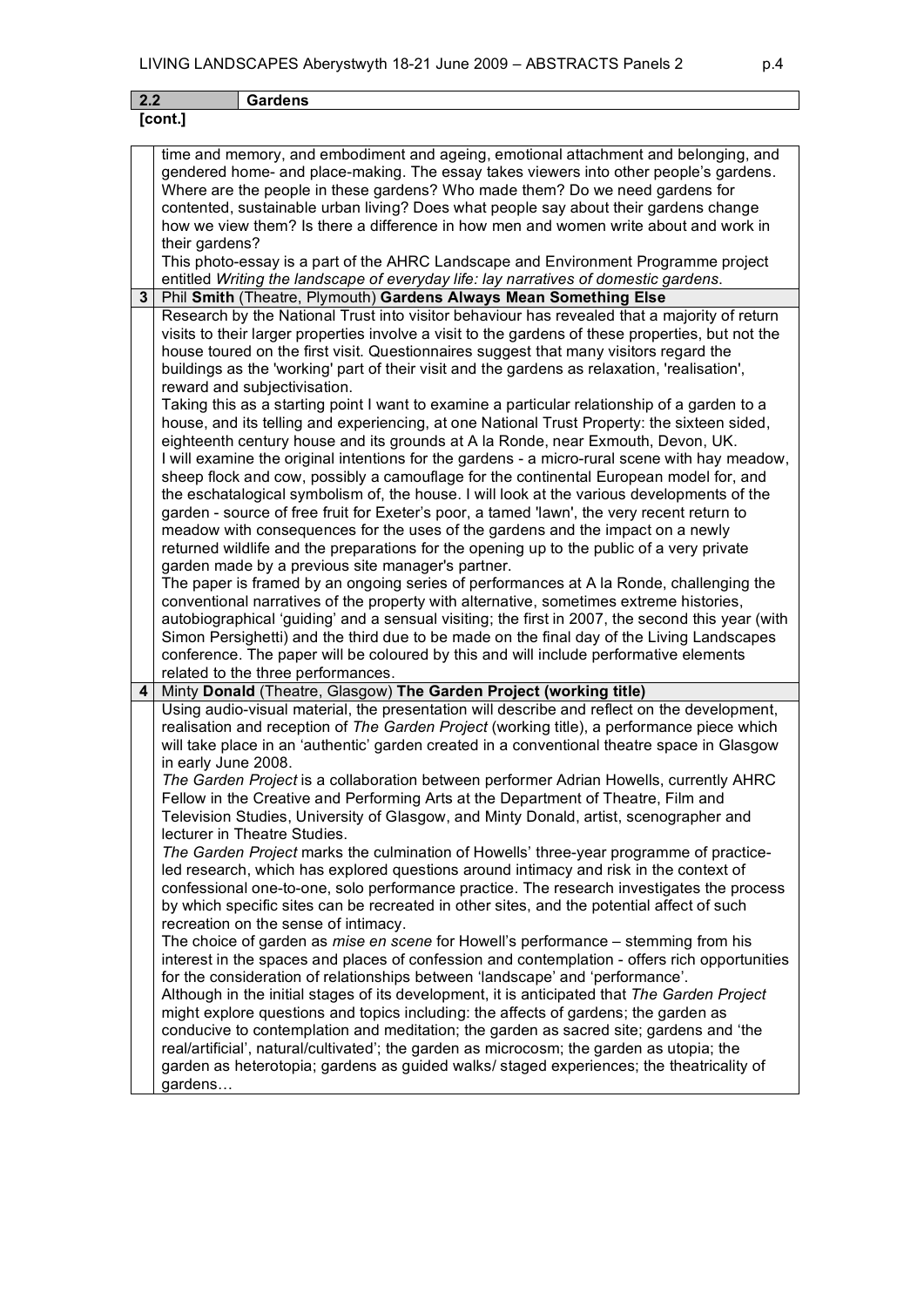| Fri | earlv am      | open all dav | panels 2       | plenary     | lunch event             |
|-----|---------------|--------------|----------------|-------------|-------------------------|
|     | $7:00 - 9:00$ | 9:00 cont.   | $9:00 - 11:00$ | 11:30-12:30 | $-14:00$<br>. 12:30 – . |

| 2.3                                                                  |                                                         | <b>Sacred, Spiritual and Therapeutic Landscapes</b>                             |  |  |  |
|----------------------------------------------------------------------|---------------------------------------------------------|---------------------------------------------------------------------------------|--|--|--|
| <b>HO C164</b>                                                       |                                                         |                                                                                 |  |  |  |
| [Chair:]<br>Heidi V. Scott (Geography & Earth Sciences, Aberystwyth) |                                                         |                                                                                 |  |  |  |
|                                                                      | [Description:]                                          | The panel addresses the role of landscape in religious, spiritual and           |  |  |  |
|                                                                      |                                                         | therapeutic practices, with reference to neo-Paganism, pilgrimage, Aboriginal   |  |  |  |
|                                                                      |                                                         | dreaming and the healing properties of walking.                                 |  |  |  |
|                                                                      |                                                         | Kathryn Rountree (Social Anthropology, Massey) Family Reunions- Neo-Pagan       |  |  |  |
|                                                                      |                                                         | <b>Engagements with Living Landscapes</b>                                       |  |  |  |
| $\overline{2}$                                                       |                                                         | Sarah Goldingay (Drama, Exeter) The performance of pilgrimage: Playing the role |  |  |  |
|                                                                      | of the better-self in a processional, utopian landscape |                                                                                 |  |  |  |
| 3                                                                    |                                                         | Geoffrey Samuel (BAHAR - Body, Health and Religion; Religious and Theological   |  |  |  |
|                                                                      |                                                         | Studies, Cardiff) Walking Through the Sacred Landscape: The Aboriginal Dreaming |  |  |  |
|                                                                      | as Generative Model                                     |                                                                                 |  |  |  |
| 4                                                                    |                                                         | Karolina Ronander Taylor (Geographical Health Research; Geography, Southampton) |  |  |  |
|                                                                      |                                                         | Moving encounters: The Therapeutic Potential of Walking in Nature               |  |  |  |

**1** Kathryn **Rountree** (Social Anthropology, Massey) **Family Reunions- Neo-Pagan Engagements with Living Landscapes** The natural landscape and environment are vitally significant to participants in the heterodox religious sub-culture of contemporary Western Paganism, in which love and reverence for nature and kinship with other-than-human beings (animals, trees, rocks, rivers, wind, for example) are central values. For neo-Pagans, divinity is immanent in the landscape; the planet – and indeed the cosmos – is the living body of 'Goddess'. Many neo-Pagans are polytheists, honouring numerous deities and sacred beings, including some associated with particular parts of the landscape, along with ancestors, spirits and land-wights. Religious rituals (Sabbats), by preference conducted outside 'in nature', are explicitly tied to the seasonal Wheel of the Year (solstices, equinoxes and the quarter days between) and the moon's phases. Because a neo-Pagan worldview makes no animate/inanimate distinction, these rituals may constitute, in a sense, family re-unions: performative expressions of kinship with the landscape's seen and unseen occupants and constituents, present and past. Certain nodes in the landscape, particularly sites associated with the worship of pre-Christian deities, become portals for connecting intimately not only with the divine, but also with ancestors who lived or worshipped there in past millennia. Thus, as Mike Pearson and Michael Shanks (2001: 55, 138) have argued in relation to ancient sites, such a site is 'as much a temporal as spatial concept'; walking over a site 'is like a story, a series of events for which the land acts as a mnemonic…. To travel across such a landscape is to remember it into being'. Whether neo-Pagans are visiting or performing rituals in a sacred place near their home, or making a pilgrimage to a site on the other side of the world, landscapes can be deeply evocative. Some report a sense of time looping back on itself, past-life experiences, embodied 'memories' and visions. Their claims are reminiscent of Shanks's (Pearson and Shanks 2001: xvii) suggestion that 'the past does not hold comfortably some point in a linear flow of time from past through to present'; rather 'the past bubbles around us'. This paper, drawing on several years of anthropological research, explores neo-Pagans' imaginative constructions and bodily experiences of living landscapes.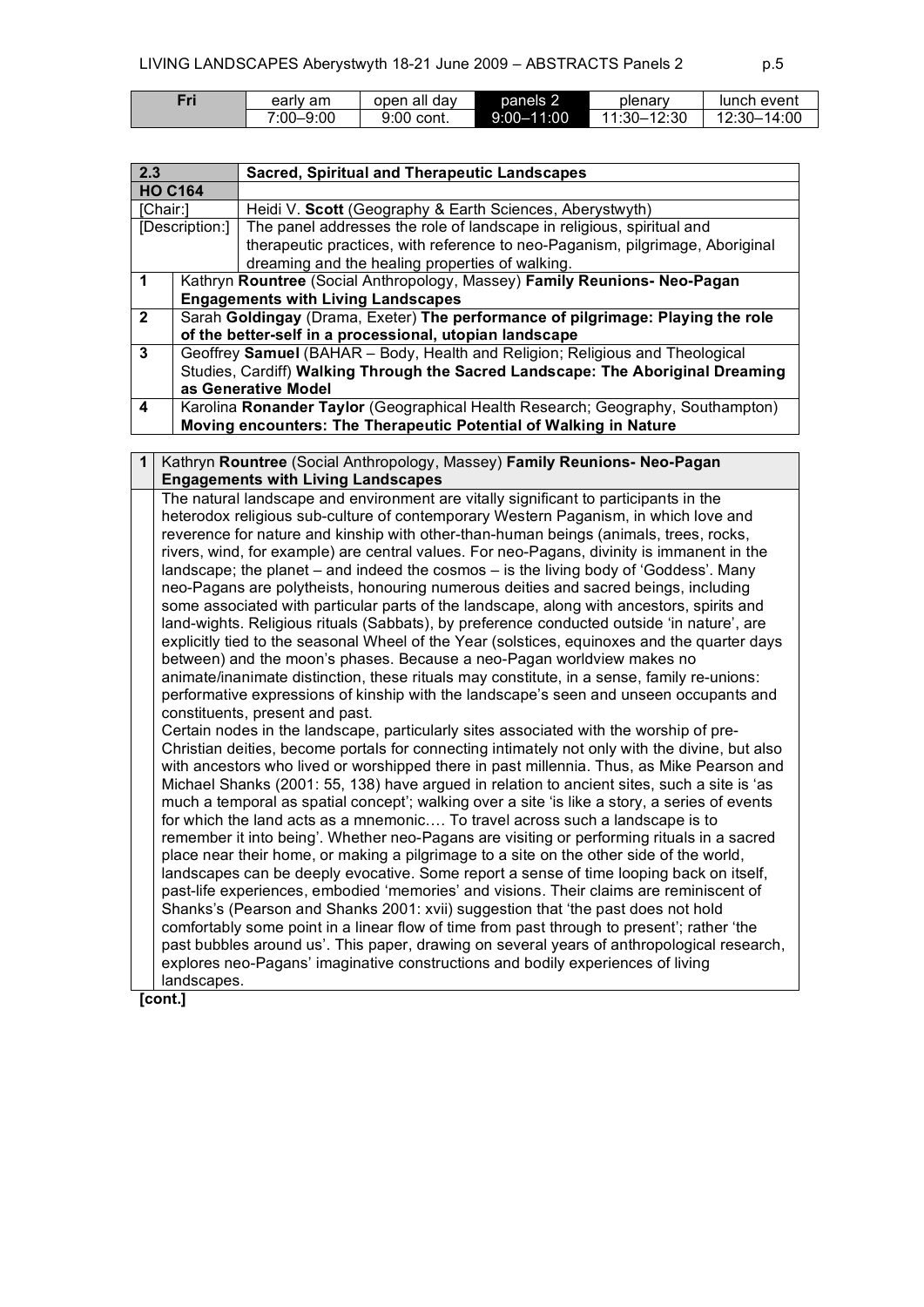| 2.3          | <b>Sacred, Spiritual and Therapeutic Landscapes</b>                                                                                                                                                                                                                                                                                                                                                                                                                                                                                                                                                                                                                                                                                                                                                                                                                                                                                                                                                                                                                                                                                                                                                                                                                                                                                                                                                                     |
|--------------|-------------------------------------------------------------------------------------------------------------------------------------------------------------------------------------------------------------------------------------------------------------------------------------------------------------------------------------------------------------------------------------------------------------------------------------------------------------------------------------------------------------------------------------------------------------------------------------------------------------------------------------------------------------------------------------------------------------------------------------------------------------------------------------------------------------------------------------------------------------------------------------------------------------------------------------------------------------------------------------------------------------------------------------------------------------------------------------------------------------------------------------------------------------------------------------------------------------------------------------------------------------------------------------------------------------------------------------------------------------------------------------------------------------------------|
| $\mathbf{2}$ | Sarah Goldingay (Drama, Exeter) The performance of pilgrimage: Playing the role of<br>the better-self in a processional, utopian landscape                                                                                                                                                                                                                                                                                                                                                                                                                                                                                                                                                                                                                                                                                                                                                                                                                                                                                                                                                                                                                                                                                                                                                                                                                                                                              |
|              | "The congregation from the chapel had left their Sunday service in order to wave to us.<br>They clapped as the procession of banner-carrying, drum- beating, Goddess worshippers<br>passed by The representation of Our Lady of Avalon continued to dance its way towards<br>the hills of Glastonbury."<br>"We'd been waiting for almost an hour in the late afternoon sun. The instruction to "shush"<br>flowed back across the assembled line of stretchers and wheelchairs, 'malades',<br>'handmaidens' and 'brancardier'. We lit our candles. The icon of Our Lady of Lourdes was<br>lifted on the shoulders of the bearers before us and the first words of Ave Maria flowed out<br>across the domaine."<br>Extracts from field notes, July 2008                                                                                                                                                                                                                                                                                                                                                                                                                                                                                                                                                                                                                                                                   |
| 3            | I spent the summer of 2008 on an interdisciplinary-pilgrimage. The first took me to Lourdes<br>with fifteen hundred Catholic pilgrims from Westminster, one clinical psychologist and a<br>historian; the second to Glastonbury with four hundred worshippers of the Goddess, the<br>same clinical psychologist, an archaeologist and a neuroanatomist.<br>This paper will compare my experience of public processions that marked critical points in<br>each pilgrimage. From this focus, the discussion will expand to consider how these events<br>might be understood in two ways. Firstly, it will ask what is revealed about pilgrims'<br>relationships to place and self-narrative if the processions are explored in terms of<br>mythogeography. Secondly, it will look at how, through their performativity - by facilitating<br>the playing of 'the role of pilgrim' - these events are performances of an attempted utopia.<br>Where, in a location set apart in space and time, through the sustained enactment of a<br>transposed, ludic self, the performer can foreground aspects of their behaviour that they<br>perceive as morally preferable; a public expression of their better-selves.<br>Geoffrey Samuel (BAHAR - Body, Health and Religion; Religious and Theological Studies,<br>Cardiff) Walking Through the Sacred Landscape: The Aboriginal Dreaming as                                     |
|              | <b>Generative Model</b><br>The Aboriginal Dreaming, extensively researched by anthropologists over the last half-<br>century, and popularised some years ago through Bruce Chatwin's Songlines, provides an<br>intellectual model of the relationship between people, social groups, and landscape. More<br>importantly, it is the basis for an embodied relationship to the landscape and to the other<br>people who are connected with it. This relationship exists at the level of feeling, emotion,<br>moral imperatives, and ways of movement through the landscape as much as in cognitive<br>terms. The travels of the founding beings in primal time are re-enacted in ritual, dance and<br>song, and less spectacularly in the everyday experience of walking through the landscape.<br>Indications of similar ways of relating can be found in many societies; the Tibetan<br>mythologies of Gesar and of Padmasambhava and the narratives of the Irish<br>Dindshenchas provide instructive parallels. Can we make such ideas real in the<br>contemporary world? The BAHAR (Body, Health and Religion) Research Group, based in<br>the School of Religious and Theological Studies at Cardiff University, has been exploring<br>these ideas in its recent workshops, and will present them in a variety of modes, academic<br>and experiential, with a focus on the living landscape of South and West Wales. |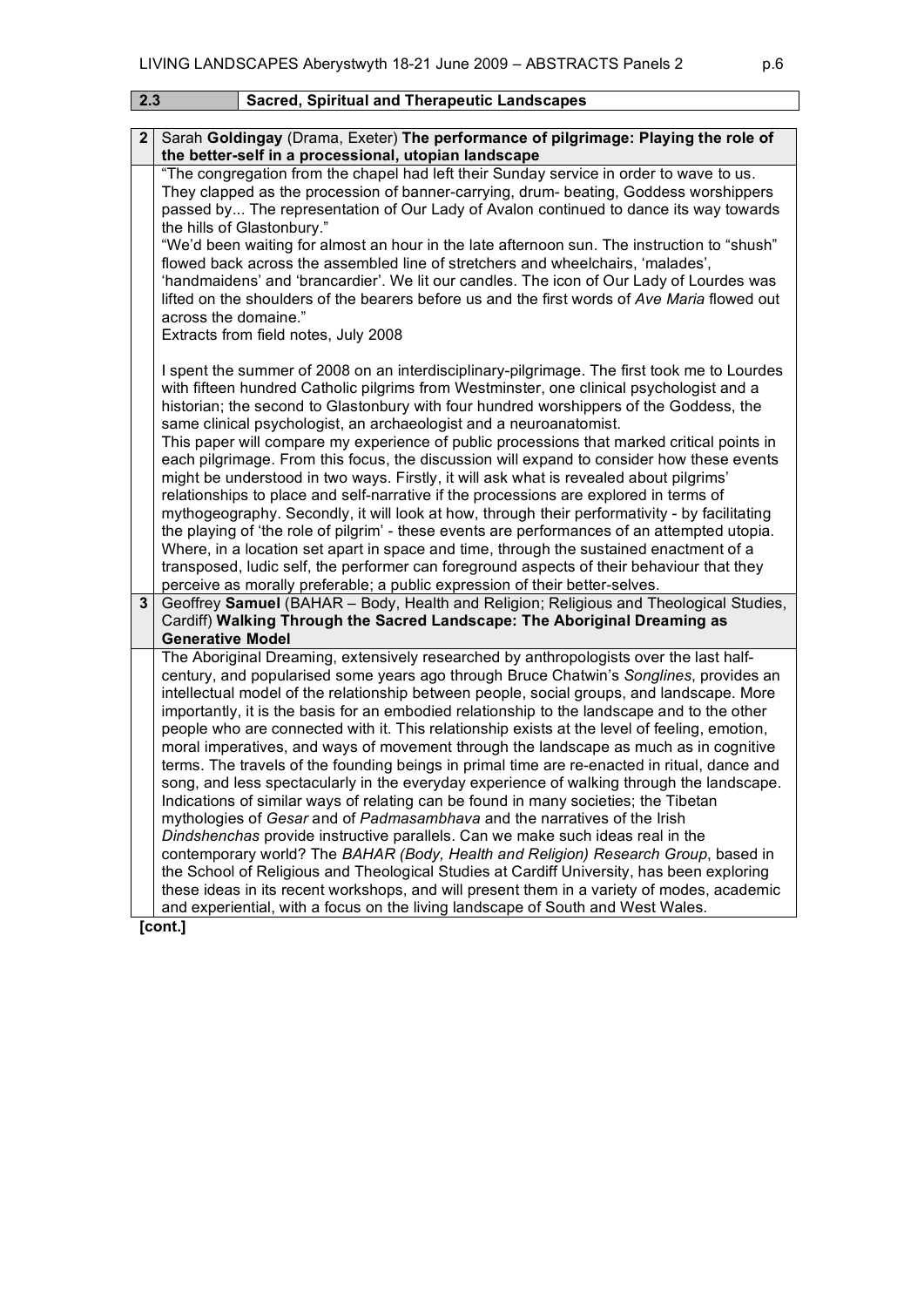| $2.3$   | Sacred, Spiritual and Therapeutic Landscapes |
|---------|----------------------------------------------|
| [cont.] |                                              |

| 4 <sup>1</sup> | Karolina Ronander Taylor (Geographical Health Research; Geography, Southampton)                |
|----------------|------------------------------------------------------------------------------------------------|
|                | Moving encounters: The Therapeutic Potential of Walking in Nature                              |
|                | This paper engages with the practice of walking and its potential benefits for subjective      |
|                | wellbeing through a study of two walking groups in the New Forest National Park,               |
|                | Hampshire. The research explores the embodied interaction between walker and                   |
|                | landscape in what could be termed the 'performance of the therapeutic' within the relational   |
|                | nexus of the group walk. The paper draws on early results from fieldwork carried out during    |
|                | spring 2009. Methodologically, the research builds on recent work in cultural geography        |
|                | and beyond, which emphasises mobility, rhythm and kinaesthetic experience.                     |
|                | In order to examine bodily comportment and movement, the research takes an innovative          |
|                | approach in the use of head-mounted video cameras (headcams) that will be carried by           |
|                | selected participants during group walks. The headcam is an under-utilised technology in       |
|                | social research, with untapped potential for exploring the argument that movement itself       |
|                | can be therapeutic. It allows for the 'witnessing' of kinetic experiences that would otherwise |
|                | be inaccessible if relying exclusively on post-hoc discursive data. The video material will    |
|                | also be used in focus groups with walking group members, to elicit memories and evoke          |
|                | emotions that can then be discussed. In addition, the research will utilise more               |
|                | conventional ethnographic interview techniques as well as an established wellbeing scale       |
|                | questionnaire.                                                                                 |
|                | This paper contributes to discussions on how places and practices may be rendered              |
|                | therapeutic. It argues that affording attention to bodily comportment as well as the           |
|                | emotional dimensions of relational practices in 'nature' can add to understandings of how      |
|                | these engagements may become meaningful and significant for subjective wellbeing.              |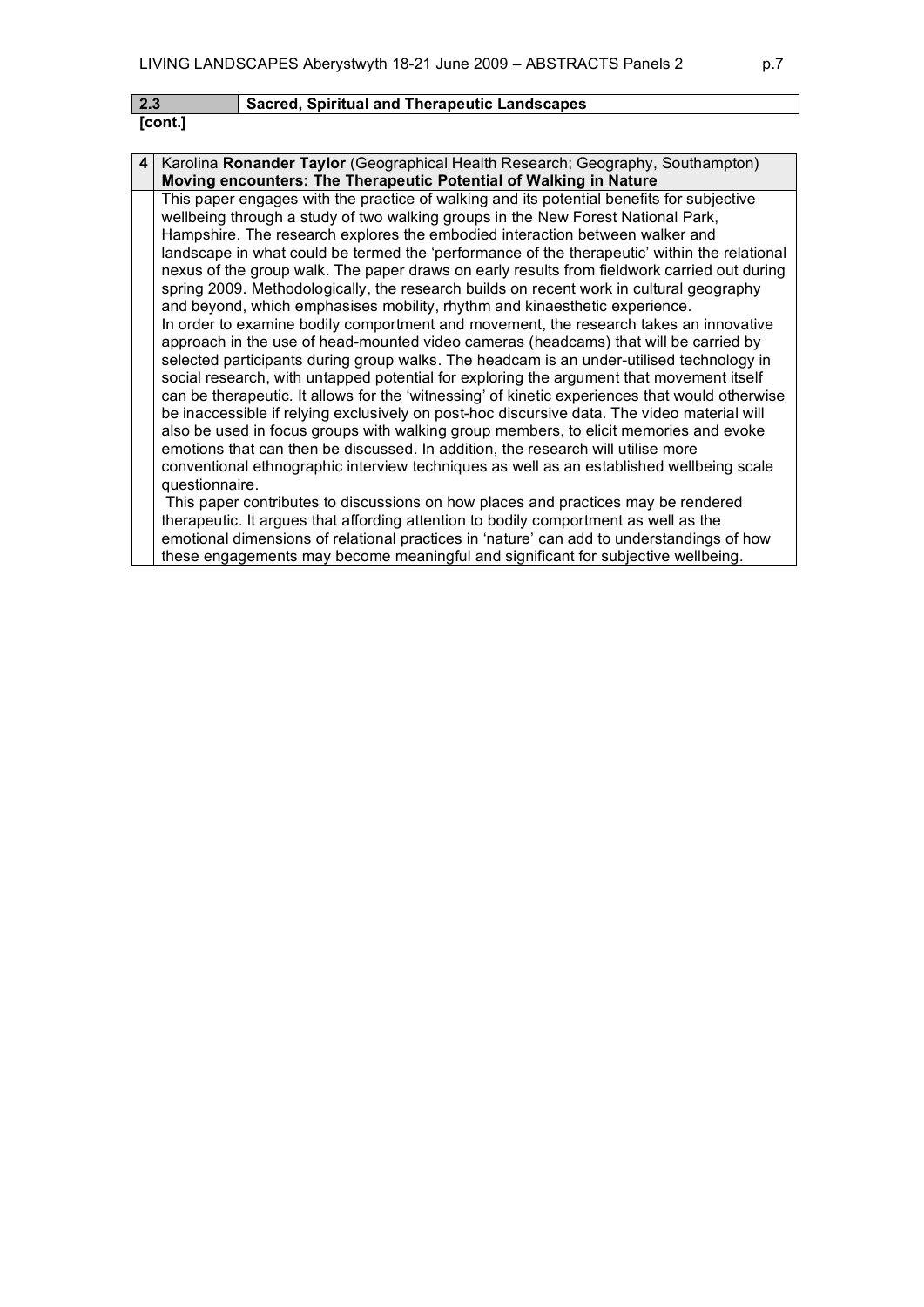| Fri | earlv am  | open all day | panels 2       | plenary                | lunch event           |
|-----|-----------|--------------|----------------|------------------------|-----------------------|
|     | 7:00–9:00 | 9:00 cont.   | $9:00 - 11:00$ | $-12:30$<br>$11:30-$ . | $-14:00$<br>. 12:30 – |

| 2.4                               |                                                                                     | <b>Transient Place-making</b>                                                  |  |
|-----------------------------------|-------------------------------------------------------------------------------------|--------------------------------------------------------------------------------|--|
| <b>HO C165</b>                    |                                                                                     |                                                                                |  |
| [Chair:]<br>lain Biggs (Art, UWE) |                                                                                     |                                                                                |  |
| [Description:]                    |                                                                                     | The panel addresses transient strategies for place making through art projects |  |
|                                   |                                                                                     | that engage with rural and suburban communities and contested histories.       |  |
|                                   | Sue Palmer (Theatre, Falmouth/ Dartington) Transience                               |                                                                                |  |
| $\overline{2}$                    | Sally Mackey (Central School of Speech and Drama); Sarah Cole (Fine Art, University |                                                                                |  |
|                                   | of the Arts, London) Cuckoos in the Nest: artists as transient place-makers         |                                                                                |  |
| 3                                 | Jane Lloyd Francis (Equilibre Horse Theatre, Machynlleth) Equilibre 1993 -2009      |                                                                                |  |
|                                   | <b>Ceffylau Carreg</b>                                                              |                                                                                |  |
| 4                                 | Jose Ferreira (Sculpture, School of the Art Institute Chicago) Sweeping Maputo      |                                                                                |  |

| 1            | Sue Palmer (Theatre, Falmouth/ Dartington) Transience                                                                                          |
|--------------|------------------------------------------------------------------------------------------------------------------------------------------------|
|              | For the past 11 months I have been working as an artist on a landscape project in the                                                          |
|              | Neroche area of the Blackdown Hills on the Somerset-Devon border, as part of 'Revealing                                                        |
|              | the Landscape' run by the Neroche Scheme (Forestry Commission) and Somerset Art                                                                |
|              | Works. My arts practice is founded in contemporary performance making, but in this                                                             |
|              | artwork I wanted to create a 'site' where my interpretation of this very particular rural                                                      |
|              | landscape could find a variety of exposures and manifestations - a space (a website) in                                                        |
|              | which the landscape could perform recognisable yet unfamiliar versions of itself.                                                              |
|              | Mapping the landscape through walking, google earth, conversation, encounter and image                                                         |
|              | making, the 'Transience' project tracks things migratory: events, ideas and species passing                                                    |
|              | through Neroche. The 'Transience' site, a click-and-drag map with embedded media files,                                                        |
|              | locates and places (paradoxically) some of these transient events - a moth watch                                                               |
|              | interrupted by doggers, the elusive summer arrival of the migrant painted lady – and draws                                                     |
|              | out relationships: a bird saved from the edge of a road and another killed by a car, a                                                         |
|              | monument built to a Duke and another built by a farmer trying to sell his cider, swallows                                                      |
|              | passing between continents and a woman arriving from Hungary to learn English. An                                                              |
|              | accompanying blog maps the broader process of collection.                                                                                      |
|              | This presentation will map a 'revealing' of Neroche through my artistic interpretation and                                                     |
|              | construction: how is this particular landscape both distinctive and ubiquitous, defended and                                                   |
|              | porous? The work opens up the paradox of locating transient appearances within an artistic                                                     |
|              | frame and container, and explores the context of making, addressing some of the key                                                            |
|              | questions arising from the meeting point between rural 'conservative' communities and                                                          |
|              | contemporary art – the performance of the encounter between Neighbourhood Watch and a                                                          |
|              |                                                                                                                                                |
|              |                                                                                                                                                |
| $\mathbf{2}$ | curious investigative artist.                                                                                                                  |
|              | Sally Mackey (Central School of Speech and Drama); Sarah Cole (Fine Art, University of                                                         |
|              | the Arts, London) Cuckoos in the Nest: artists as transient place-makers                                                                       |
|              | Artists in the UK and elsewhere are frequently employed as the facilitators of 'making place'                                                  |
|              | with or on behalf of a community - yet without necessarily inhabiting the environment as                                                       |
|              | the community does. This paper draws upon one project, Nest, to illustrate and interrogate                                                     |
|              | such potentially paradoxical practice.                                                                                                         |
|              | Nest was the final stage of a three-year arts project taking place in school buildings on an                                                   |
|              | estate on the edge of Basildon, UK, in 2008. Led by artist and academic Sarah Cole, and                                                        |
|              | with several other artist practitioners participating, the three-year partnership was a                                                        |
|              | protracted creative engagement with a particular, located community. Nest itself comprised                                                     |
|              | the building and development of a range of inhabited 'nests' across the site and made                                                          |
|              | available for viewing in a promenade performance. It was an evocative demonstration of re-                                                     |
|              | performed environments. The project offered an opportunity for research into transient                                                         |
|              | inhabitation and the performance/performativity of place where traditional, anthropological                                                    |
|              | notions of place as permanent, fixed and static are challenged and place is instead                                                            |
|              | articulated as immanently temporary. Artists travelling into a location to create community-                                                   |
|              | focussed work that celebrates or interrogates place may well be perceived as nomadic,                                                          |
|              | temporary place-performers. How might artists respond to this description and how does                                                         |
|              | their response impact upon theories of temporary places? The artists - or cuckoos - of<br>Nest provided an opportunity to explore these ideas. |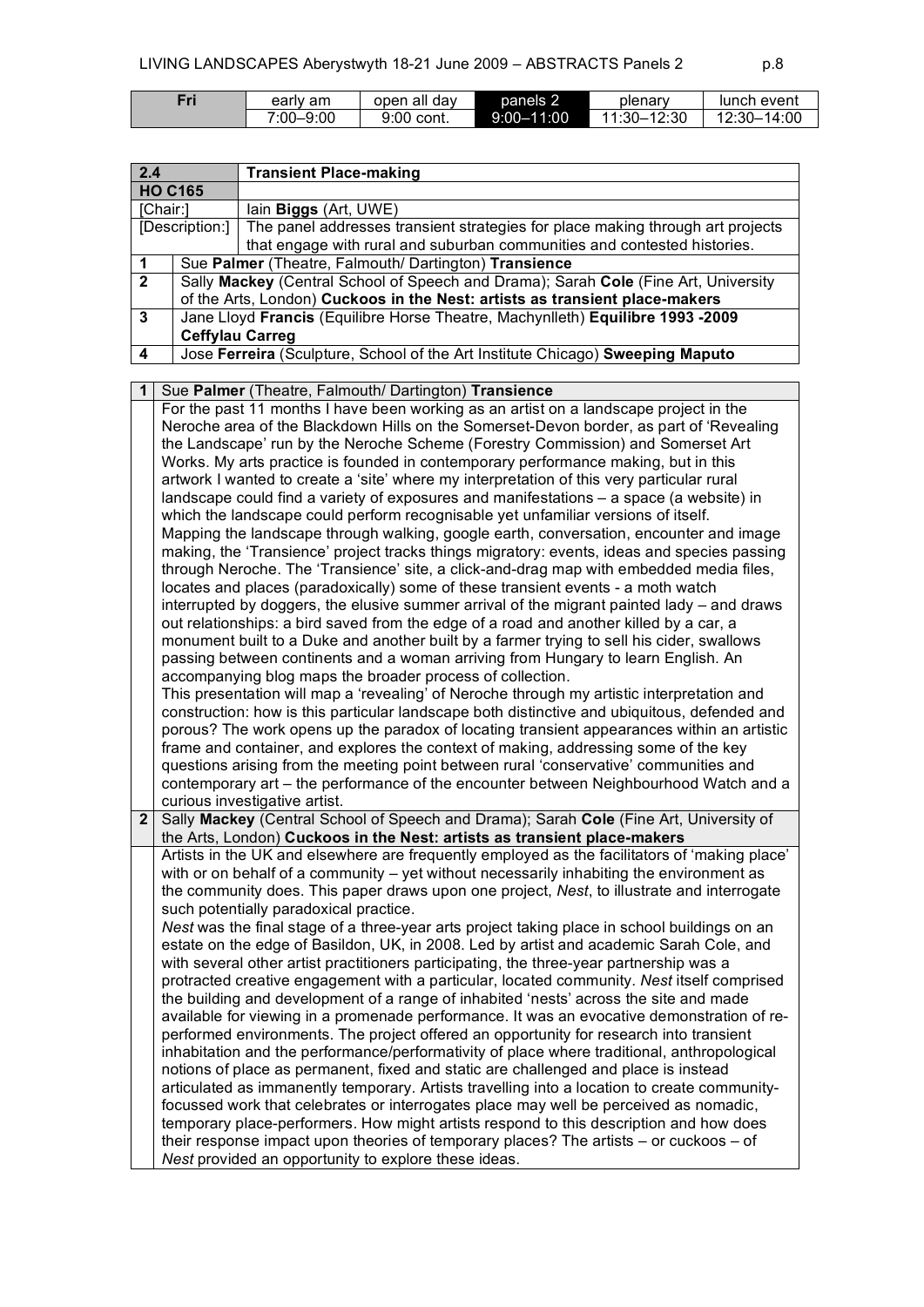| 2.4 | <b>Transient Place-making</b>                                                                                                                                                       |
|-----|-------------------------------------------------------------------------------------------------------------------------------------------------------------------------------------|
|     | [cont.]                                                                                                                                                                             |
|     | Jane Lloyd Francis (Equilibre Horse Theatre) Equilibre 1993 -2009 Ceffylau Carreg                                                                                                   |
|     | Equilibre Horse Theatre is neither circus nor pageant. Equilibre is probably the only group                                                                                         |
|     | in Britain and one of very few in Europe integrating horses and equitation into serious and                                                                                         |
|     | innovative projects using devised theatre, music, art and contemporary dance to create                                                                                              |
|     | unique performance events. "Horses have a totally organic and unobserved presence. As                                                                                               |
|     | a performer I seek that in my work. A purity in action that isn't preconceived or artificial".                                                                                      |
|     | (lan Morgan performer and collaborator).                                                                                                                                            |
|     | The fundamental element of the work is the horse, present throughout - horses saddled,                                                                                              |
|     | unsaddled, working or at rest. The ridden work emphasizes the fascinating fusion of two                                                                                             |
|     | beings, offering the rider an education that is both physical and spiritual and the audience                                                                                        |
|     | an insight into the subtlety of this relationship. Situated in a remote Welsh valley far from                                                                                       |
|     | any major conurbation Equilibre has relied heavily on the surrounding Bro Ddyfi community                                                                                           |
|     | and their integration into the company alongside professionals with international                                                                                                   |
|     | reputations. This rural manege provides a neutral setting for the gathering and cross                                                                                               |
|     | fertilisation of ideas, local and universal, rooted in the mythology of the horse.                                                                                                  |
|     | This presentation will share our experiences of creating spectacular events and of forging                                                                                          |
|     | unexpected and varied relationships – equine and artistic –, extending from Abercegir to                                                                                            |
|     | many corners of the world. This will be supported by film, photographic and written                                                                                                 |
|     | evidence. The natural location, powerfully elemental, has inspired both uninitiated and well                                                                                        |
|     | established artists to create the fresh responses integral to our work. The result is "a                                                                                            |
|     | sense of wholeness, of organic completeness, of total connected-ness - a condition lost                                                                                             |
| 4   | and mourned in our fragmentary world where a sense of exile prevails" (B. Allen).                                                                                                   |
|     | Jose Ferreira (Sculpture, School of the Art Institute Chicago) Sweeping Maputo<br>Sweeping Maputo presents to the viewer/participant a space of contradiction. Footprints           |
|     | are wiped away by systematic, meditative sweeping, a seemingly meaningless act.                                                                                                     |
|     | Synchronous to this act the bristles of the broom comb new textures into the sand, drawing                                                                                          |
|     | a line down the coast. There are many implications in this gesture most notably though are                                                                                          |
|     | questions around spatial neutrality, and the remote possibility of assuming any form of                                                                                             |
|     | cultural impartiality. At first it might seem like an act of erasure, an elimination of identity,                                                                                   |
|     | which it is, but at the same time it is an attempt at manufacturing space. It implies                                                                                               |
|     | intermediacy, a spatial dimension constantly in flux - or a grey area. It is a cathartic                                                                                            |
|     | rendering of the landscape that entails cleaning, wiping, sweeping.                                                                                                                 |
|     | The work has many references, like those cinematic conventions present in South Africa                                                                                              |
|     | when I was growing up. I make reference to footprints in Hollywood films with similar                                                                                               |
|     | material and draw parallels between the local and the 'foreign'. Hollywood movies often                                                                                             |
|     | established new paradigms in places far removed from their original creation, they                                                                                                  |
|     | establish trends, and effect many lives beyond their projected markets. In these films the                                                                                          |
|     | footprint is a means to gauge, measure and pinpoint the direction of someone, often a                                                                                               |
|     | fugitive. It often implicates the individual as a guilty party, perpetually in conflict between                                                                                     |
|     | landscape and body; it is a hybrid cliché presented in Westerns especially in the mid-                                                                                              |
|     | seventies and early eighties. These clips are axial fragments of this performance; all                                                                                              |
|     | suggest a contestation between the loaded history of a place and individual conflict. It is                                                                                         |
|     | the struggle of the individual dwarfed by uncertainty, consumed by a dominating landscape                                                                                           |
|     | so emblematic of South Africa. The multiple references in the work can be read more                                                                                                 |
|     | directly, sweeping is often seen as a repressive act, the lowest form of labour. Considering                                                                                        |
|     | the racist criteria for employment during Apartheid South Africa, domestic labour was a                                                                                             |
|     | denigrating form of employment. So this performance became a form of subverting that                                                                                                |
|     | rhetoric on a personal level by doing the so-called lowest form of work.                                                                                                            |
|     | Along with this reading of the work, other readings, subtler and more remote in reference<br>fascinate me. In the narrative of Robinson Crusoe he realises that others occupied the |
|     | island prior to his arrival, and thus it could not have been "virgin" territory.                                                                                                    |
|     | I have in this work attempted to expose fragile elements of a corrupt culture. I am                                                                                                 |
|     | interested in the way that cultural conventions overlap, and the manner in which the                                                                                                |
|     | layering of theses influences exist all around us. As our histories increasingly intersect and                                                                                      |
|     | hybridise, our stories elucidate new vectors of overlap in a world of unimaginable                                                                                                  |
|     | information and exchange. It is this area that I'm interested in, a point where identities fuse,                                                                                    |
|     | become plural, and a space in-between is formed.                                                                                                                                    |
|     | Somewhere that resonates with the loaded complexity of history and implies complicity. I                                                                                            |
|     | am speaking here of an emotional space I am not always sure of myself. And when I am                                                                                                |
|     | not sure I clean, wipe, and sweep.                                                                                                                                                  |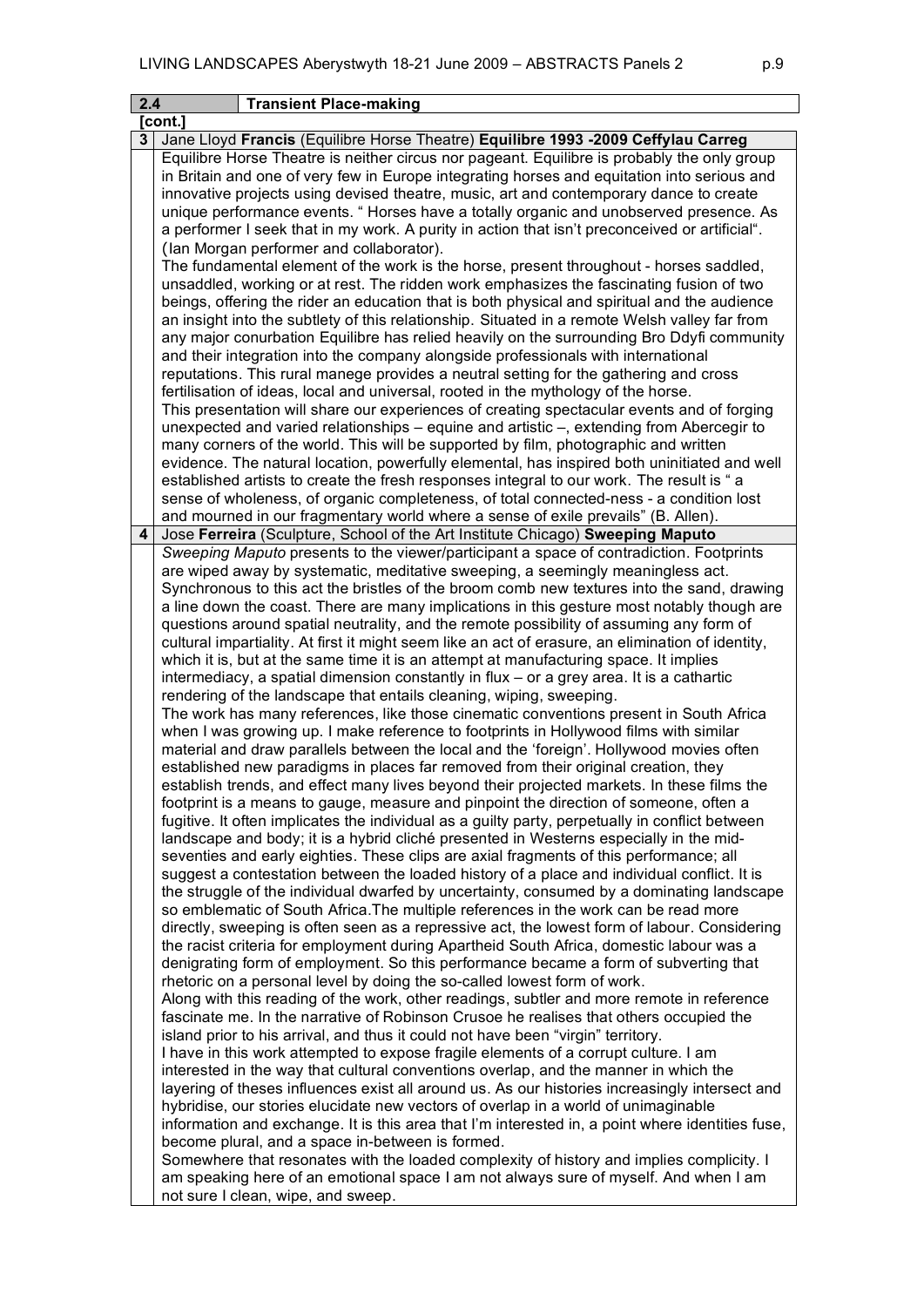| Fri | early am        | all dav<br>open | panels 2       | plenary                | lunch event       |
|-----|-----------------|-----------------|----------------|------------------------|-------------------|
|     | -9:00<br>7:00–⊾ | 9:00<br>` cont. | $9:00 - 11:00$ | 12:30<br>$-1.30 - 1.5$ | 14:00<br>$12:30-$ |

| 2.5            |                   | <b>Sonic Landscapes</b>                                                                                                                       |
|----------------|-------------------|-----------------------------------------------------------------------------------------------------------------------------------------------|
|                | <b>PWB Studio</b> |                                                                                                                                               |
| 1              |                   |                                                                                                                                               |
|                | [Chair:]          | Paul Newland (Theatre, Film and Television, Aberystwyth)                                                                                      |
| [Description:] |                   | The panel addresses the aesthetic, philosophical, ethical and ecological                                                                      |
|                |                   | implications of capturing and evoking landscape through the medium of sound                                                                   |
|                |                   | and its recording.                                                                                                                            |
| $\mathbf 1$    |                   | Cathy Lane and Angus Carlyle (CRISAP - Creative Research into Sound Arts Practice,<br>University of the Arts, London) Listening to Landscapes |
| $\mathbf{2}$   |                   | Wallace Heim (Public Space Ltd) Hearing the mean heat: how the measure of                                                                     |
|                |                   | change on land leads to the valence of phronesis                                                                                              |
| 3              |                   | David Reid (Photography, Nottingham Trent) (with Rhodri Davies and Angharad Davies,                                                           |
|                |                   | artists - Newcastle and London) half-light                                                                                                    |
|                |                   |                                                                                                                                               |
| 1              |                   | Cathy Lane and Angus Carlyle (CRISAP - Creative Research into Sound Arts Practice,                                                            |
|                |                   | University of the Arts, London) Listening to Landscapes                                                                                       |
|                |                   | How does the landscape yields its life through sound?                                                                                         |
|                |                   | How can we begin to translate heard experience to recorded artefact?                                                                          |
|                |                   | What is the significance of the presence of the listener/recordist in a recording?                                                            |
|                |                   | How is the relocated recorded/composed artefact received by listeners?                                                                        |
|                |                   | The capture and evocation of the landscape through the medium of sound is a growing                                                           |
|                |                   | area of artistic practice and research. We welcome the opportunity to engage in debate and                                                    |
|                |                   | discussion of the aesthetic and philosophical implications of capturing and 'exhibiting' the                                                  |
|                |                   | landscape in sound. We shall concentrate on a specific tension identified between two                                                         |
|                |                   | moments of listening. The first occurs 'in the field' when the artist is engaged in capturing                                                 |
|                |                   | sound for composition and exhibition and is immersed in the multi-sensory dimensions of a                                                     |
|                |                   | landscape that is heard but also felt, seen and smelt. The second takes place when a                                                          |
|                |                   | listener encounters that recording-based composition with restricted access to the rich                                                       |
|                |                   | sensory registers that accompanied the original moment of capture. Deploying notions of                                                       |
|                |                   | performance, presence and theories of the 'acousmatic', we will explore the tension                                                           |
|                |                   | between the two moments of listening as a creative and critical resource with a dynamic                                                       |
|                |                   | potential for other artistic endeavours that seek to represent the landscape.                                                                 |
| $\mathbf{2}$   |                   | Wallace Heim (Public Space Ltd) Hearing the mean heat: how the measure of change                                                              |
|                |                   | on land leads to the valence of phronesis                                                                                                     |
|                |                   | The concept of landscape implies change, whether in the perspectives offered by moving                                                        |
|                |                   | horizons, the spans of material entities and living beings, or the shifts in political and                                                    |
|                |                   | aesthetic judgments. Comprehending the scale, speed, history and projection of change is                                                      |
|                |                   | a complex task. Performance is one mode for attempting this, whether scientific, quotidian                                                    |
|                |                   | or aesthetic performance. Lorraine Berry's sound-scape 'The Sound of the Climate'                                                             |
|                |                   | translates historical, scientific measurements of land temperatures into sound. The piece is                                                  |
|                |                   | embedded in and resembles science practice, and as such operates and circulates like an                                                       |
|                |                   | object of fact in itself. But the sensorial displacement from representation in visual number                                                 |
|                |                   | and line into sound produces an estranged and affecting perception of landscape and                                                           |
|                |                   | change, produces a clarity and a disorientation. The piece is also like an object of concern:                                                 |
|                |                   | it generates emotional responses; it can make one do things. But it is devoid of explicit                                                     |
|                |                   | normative directives. Rather than conjure a rule-based ethics, the work sets the conditions                                                   |
|                |                   | for Aristotelian <i>phronesis</i> as a response, appropriate to the relativity of measurement and                                             |
|                |                   | interval. Phronesis is a moral knowledge, a pulling together of epistemology, ethics and                                                      |
|                |                   | rhetoric at the level of a particular situation. It is a way of knowing what to do in an                                                      |
|                |                   | unprecedented situation, when there is no principle, ethic or experience to show the way. It                                                  |
|                |                   | is an improvising of order in a landscape of complexity, randomness and contingency.                                                          |
|                |                   |                                                                                                                                               |